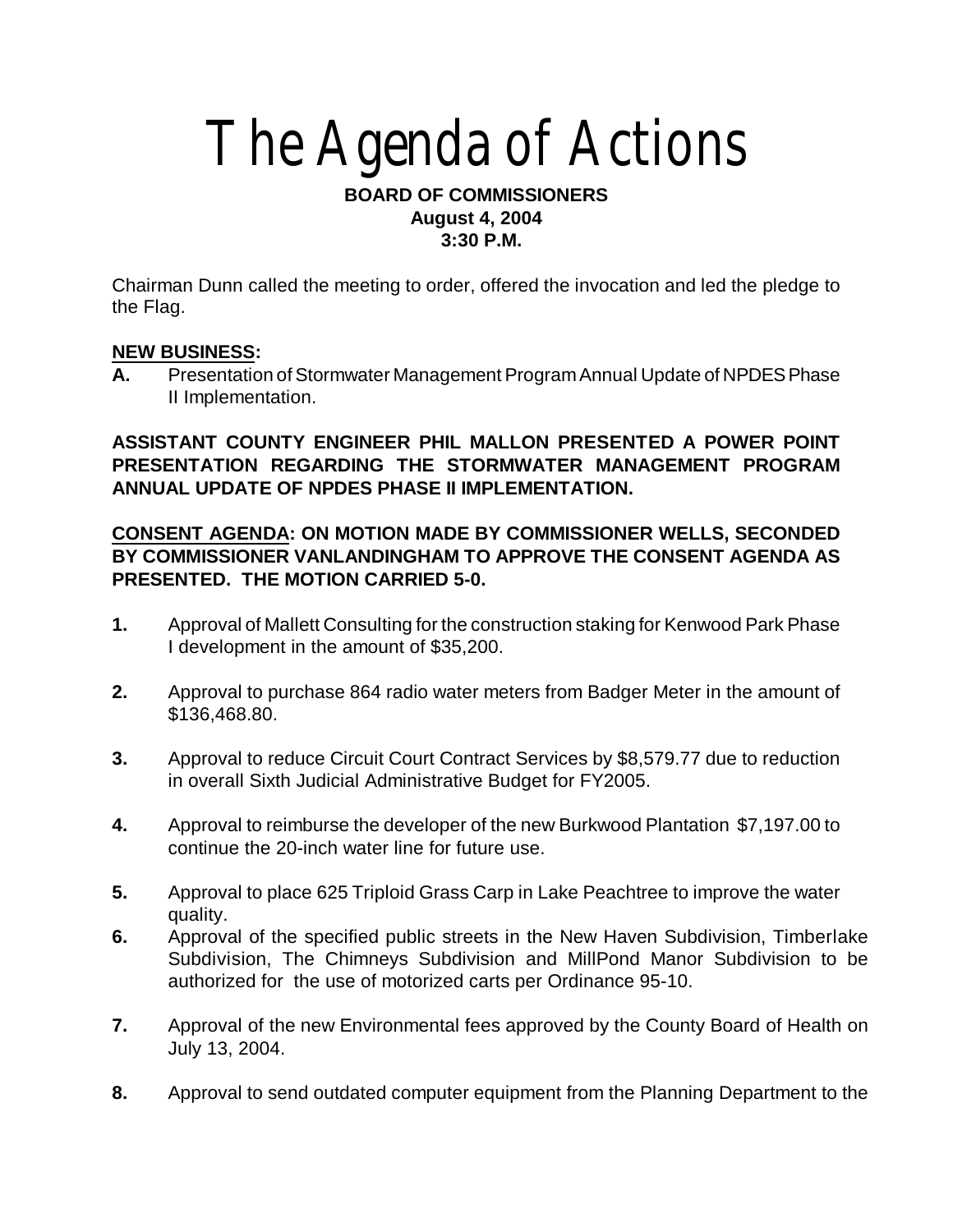County Auction.

- **9.** Approval to accept a grant in the amount of \$12,200 from Fireman's Fund Heritage for the funding of a thermal imager.
- **10.** Approval of Proclamation for 150<sup>th</sup> Anniversary of Flat Rock A.M.E. Church.
- **11.** Approval of minutes for Board of Commissioners meeting held on July 22, 2004.

#### **PUBLIC COMMENT:**

Members of the public are allowed up to five minutes each to address the Board on issues of concern other than those items which are on this evening's agenda.

#### **NONE.**

# **STAFF REPORTS:**

**INTRODUCTION OF NEW DIRECTOR OF ANIMAL CONTROL:** Director of Public Safety Jack Krakeel introduced the new Director of Animal Control Miguel Abi-Hassan. He remarked that Miguel had spent the majority of his adult life in animal care and protection both in national wildlife parks in Venezuela as well as in the Florida Keyes and most recently as the Executive Director of the Portage County Animal Protection Facility in Portage County, Ohio. He also remarked that Miguel spoke five languages.

**EXECUTIVE SESSION:** Attorney McNally requested an executive session to discuss three legal matters.

## **EXECUTIVE SESSION: ON MOTION MADE BY COMMISSIONER WELLS, SECONDED BY COMMISSIONER FRADY TO ADJOURN TO EXECUTIVE SESSION TO DISCUSS THREE LEGAL MATTERS. THE MOTION CARRIED 5-0.**

**LEGAL:** Attorney McNally and Judge Fletcher Sams reported to the Board on a legal matter.

## **ON MOTION MADE BY COMMISSIONER WELLS, SECONDED BY COMMISSIONER VANLANDINGHAM TO AUTHORIZE ATTORNEY MCNALLY AND JUDGE SAMS TO PROCEED IN THIS MATTER. THE MOTION CARRIED 5-0.**

**LEGAL:** Attorney McNally discussed a legal matter with the Board.

## **THE BOARD TOOK NO ACTION ON THIS MATTER.**

**LEGAL:** Attorney McNally discussed a legal matter with the Board.

## **THE BOARD TOOK NO ACTION ON THIS MATTER.**